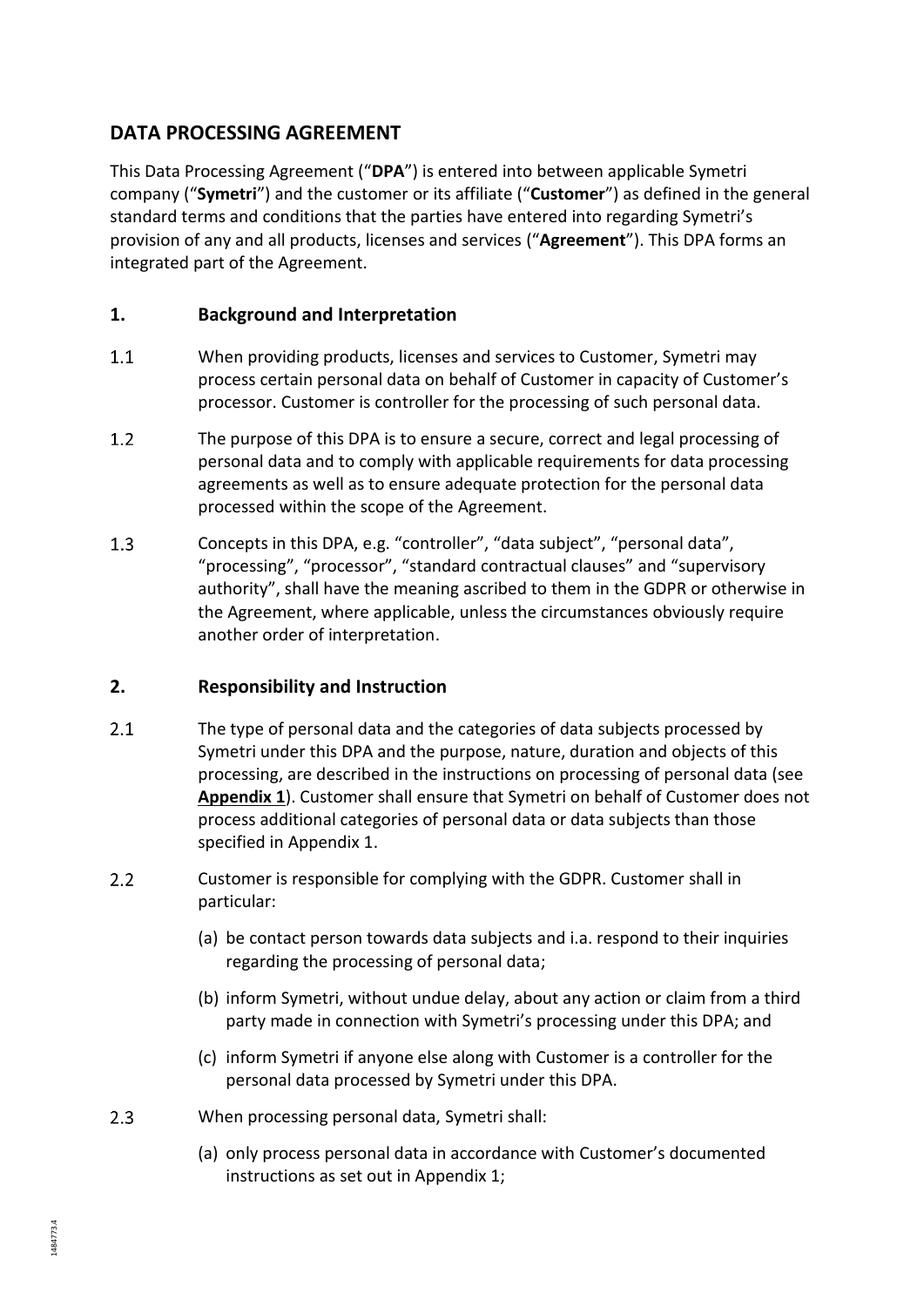- (b) ensure that persons authorised to process the personal data have committed themselves to confidentiality or are under an appropriate statutory obligation of confidentiality;
- (c) implement all technical and organisational measures set out in Article 32 of the GDPR in the manner set out in section [3](#page-2-0) below;
- (d) respect the conditions referred to in paragraphs 2 and 4 of Article 28 of the GDPR for engaging a sub-processor;
- (e) taking into account the nature of the processing, assist Customer by appropriate technical and organisational measures, insofar as it is possible, for the fulfilment of Customer's obligation to respond to requests for exercising the data subject's rights laid down in Chapter III of the GDPR;
- (f) assist Customer in ensuring compliance with the obligations pursuant to Articles 32-36 of the GDPR, taking into account the nature of the processing and the information available to Symetri;
- (g) at the choice of Customer, delete or return all the personal data to Customer after the end of the provision of each of the products, licenses and services, and delete existing copies, unless EU law or applicable national law of an EU Member State requires storage of the personal data; and
- (h) make available to Customer all information necessary to demonstrate Symetri's compliance with its obligations under Article 28 of the GDPR, and enable and contribute to audits, including inspections, conducted by Customer or another auditor mandated by Customer and accepted by Symetri. Such information shall be provided by Symetri without undue delay, subject to Customer, within reasonable time in advance, specifying the scope of information to be provided. When conducting the audits, Customer shall undertake confidentiality and follow Symetri's security regulations at the site or the technical space where the inspection is carried out, without risking to restrict Symetri's business or the protection for information regarding Symetri's other customers.
- $2.4$ Symetri shall notify Customer within reasonable time if, in Symetri's opinion, an instruction infringes the GDPR. If Customer does not provide Symetri, within reasonable time from notification, with further instructions, Symetri may implement measures that Symetri considers necessary in order to comply with the GDPR.
- $2.5$ Regardless of what is stated in this section [2,](#page-0-0) processing may also be conducted if such processing is required by EU law or under the national law of an EU Member State, which Symetri or its sub-processors are subject to. In such event, Symetri or sub-processor shall inform Customer of the legal requirement before processing personal data, unless prohibited by law or on important grounds of public interest.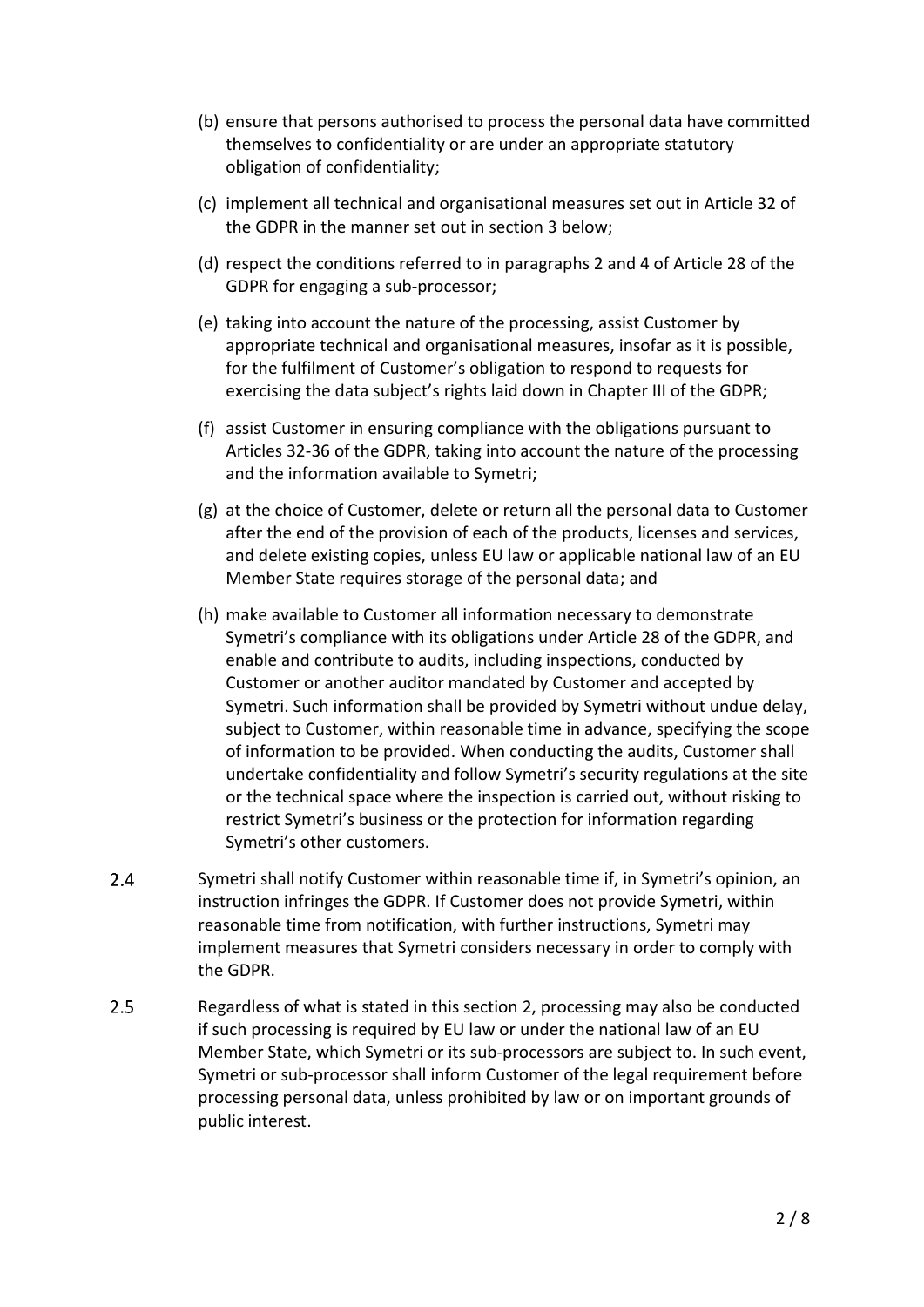#### <span id="page-2-0"></span>**3. Security**

- $3.1$ Symetri shall implement technical and organisational security measures in order to protect the personal data against destruction, alteration, unauthorised disclosure and unauthorised access. The measures shall ensure a level of security that is appropriate taking into account the state of the art, the costs of implementation, the nature, scope, context and purpose of the processing as well as the risks of varying likelihood and severity for the rights and freedoms of natural persons. Symetri may amend its technical and organisational measures from time to time.
- $3.2$ Symetri shall notify Customer of accidental or unauthorised access to personal data or any other personal data breach without undue delay after becoming aware of such data breach and pursuant to Article 33 of the GDPR. Such notification shall not in any manner imply that Symetri has committed any wrongful act or omission, or that Symetri shall become liable for the personal data breach.
- $3.3$ If Customer during the term of this DPA requires that Symetri takes additional security measures, Symetri shall as far as possible meet such requirements provided that Customer pays and takes responsibility for any and all costs associated with such additional measures.

#### **4. Sub-processors and Transfers to Third Countries**

- $4.1$ Customer hereby grants Symetri with a general authorisation to engage subprocessors. Sub-processors are listed in the list of sub-contractors (see **Appendix 2**). Symetri shall enter into a data processing agreement with each subprocessor, according to which, the same data protection obligations as set out in this DPA, are imposed upon the sub-processor.
- $4.2$ Symetri shall inform Customer of any intended changes concerning the addition or replacement of sub-processors, thereby giving Customer the opportunity to object to such changes. Such objection shall be made in writing and within thirty (30) calendar days after Symetri has informed Customer about the intended changes. If Customer objects to Symetri engaging a sub-processor and i) the parties cannot agree, within reasonable time, on the new sub-processor's engagement in the processing of personal data; or ii) Symetri can demonstrate that Symetri is not able to provide the products, licenses and/or services under the Agreement, without the engagement of the sub-processor, either party has the right to terminate the Agreement in whole or in part with immediate effect.
- $4.3$ In case Symetri, or its sub-processors, transfer personal data to an area outside of the EU or the European Economic Area ("**EEA**"), Symetri shall ensure that such transfer meets the applicable requirements of adequate protection under the GDPR. For this reason, Customer hereby authorises Symetri to enter into standard contractual clauses with sub-processors on behalf of Customer.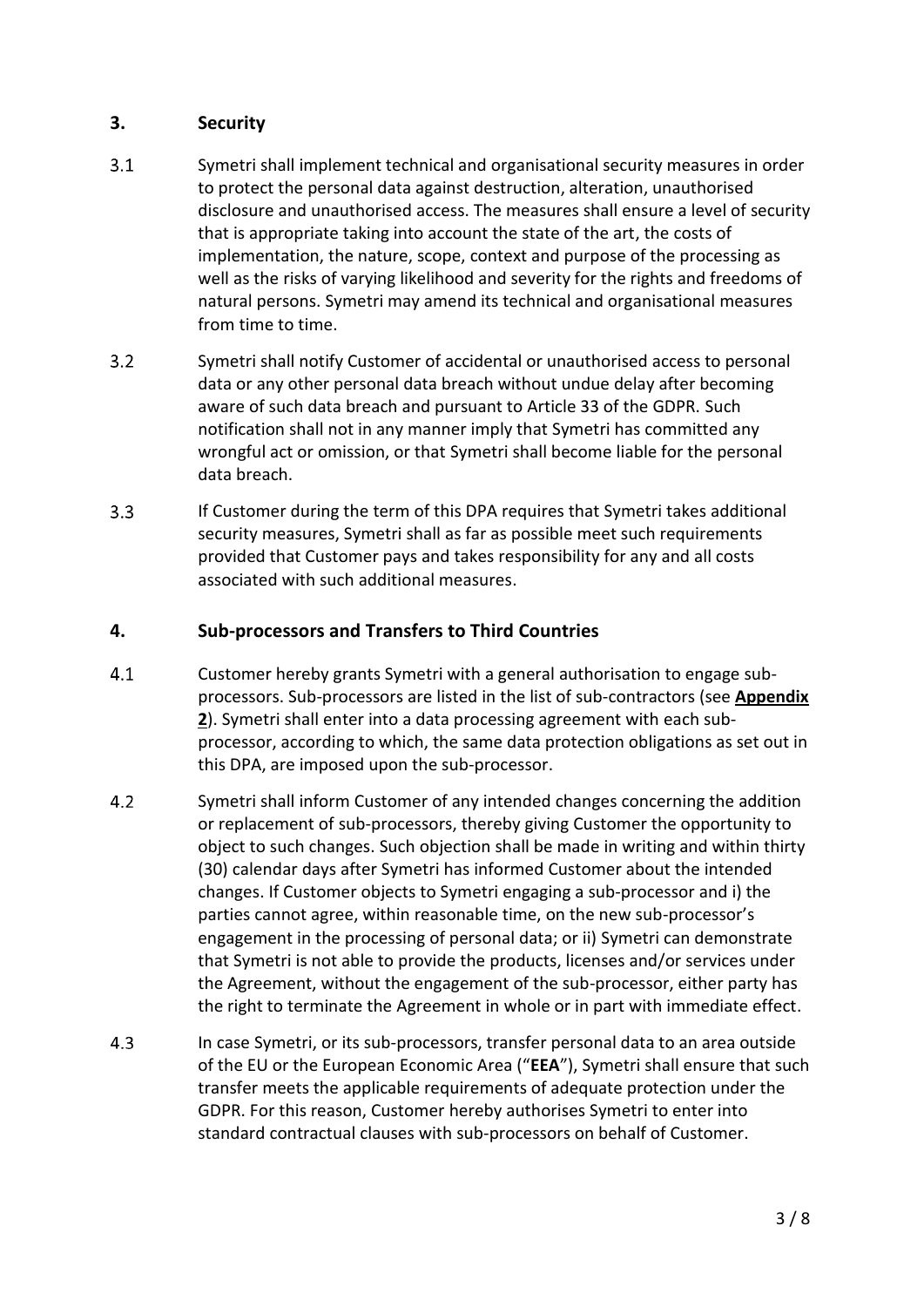### <span id="page-3-1"></span>**5. Compensation and Limitation of Liability**

- $5.1$ Symetri is not entitled to any compensation for performance of the obligations related to processing of personal data under this DPA, except for such work and costs that arise due to Customer's instructions or audits that entail additional work for Symetri compared with what otherwise follows from the Agreement, for example, requiring Symetri to change its working methods or make customised adaptions on behalf of Customer. In such case, Symetri's from time to time applicable standard fees and prices shall apply.
- $5.2$ Each party shall be responsible for any damages and administrative fines imposed to it under articles 82 and 83 of the GDPR. Any limitation of liability set out in the Agreement shall apply.

#### **6. Term and Termination**

- $6.1$ This DPA enters into force when the Agreement enters into force.
- <span id="page-3-0"></span> $6.2$ Upon termination of the Agreement, Symetri shall delete or return, at the choice of Customer, all the personal data to Customer, delete existing copies and ensure that each sub-processor does the same. For the avoidance of doubt; Symetri may continue to store and analyse or otherwise handle data on an aggregated level (not containing any personal data) after termination of the Agreement.
- <span id="page-3-2"></span> $6.3$ This DPA remains in force as long as Symetri processes personal data on behalf of Customer, including by deletion or returning of personal data according to section [6.2](#page-3-0) above. This DPA shall thereafter cease to apply. Sections [5,](#page-3-1) [6.3](#page-3-2) and [8.3](#page-4-0) shall continue to apply even after this DPA has been terminated.

### **7. Changes**

- <span id="page-3-3"></span> $7.1$ If provisions of the GDPR change or if a supervisory authority issues guidelines, decisions or regulations regarding the application of the GDPR during the term of this DPA, with the result that this DPA no longer meets the requirements for a data processing agreement, the parties shall make changes to this DPA to meet the requirements.
- <span id="page-3-4"></span> $7.2$ Any changes to Appendix 1 shall be documented by Customer and informed to Symetri in writing no later than thirty (30) calendar days prior to the change coming into effect. If Symetri within such time period informs Customer that Symetri has reasonable objective reasons to oppose to such changes and Customer insists on the change, Symetri has the right to terminate the Agreement in whole or in part with immediate effect.
- $7.3$ Any other changes to this DPA than following from sections [7.1](#page-3-3) or [7.2](#page-3-4) above, shall be made in writing and signed by the parties' authorised representatives, to be binding.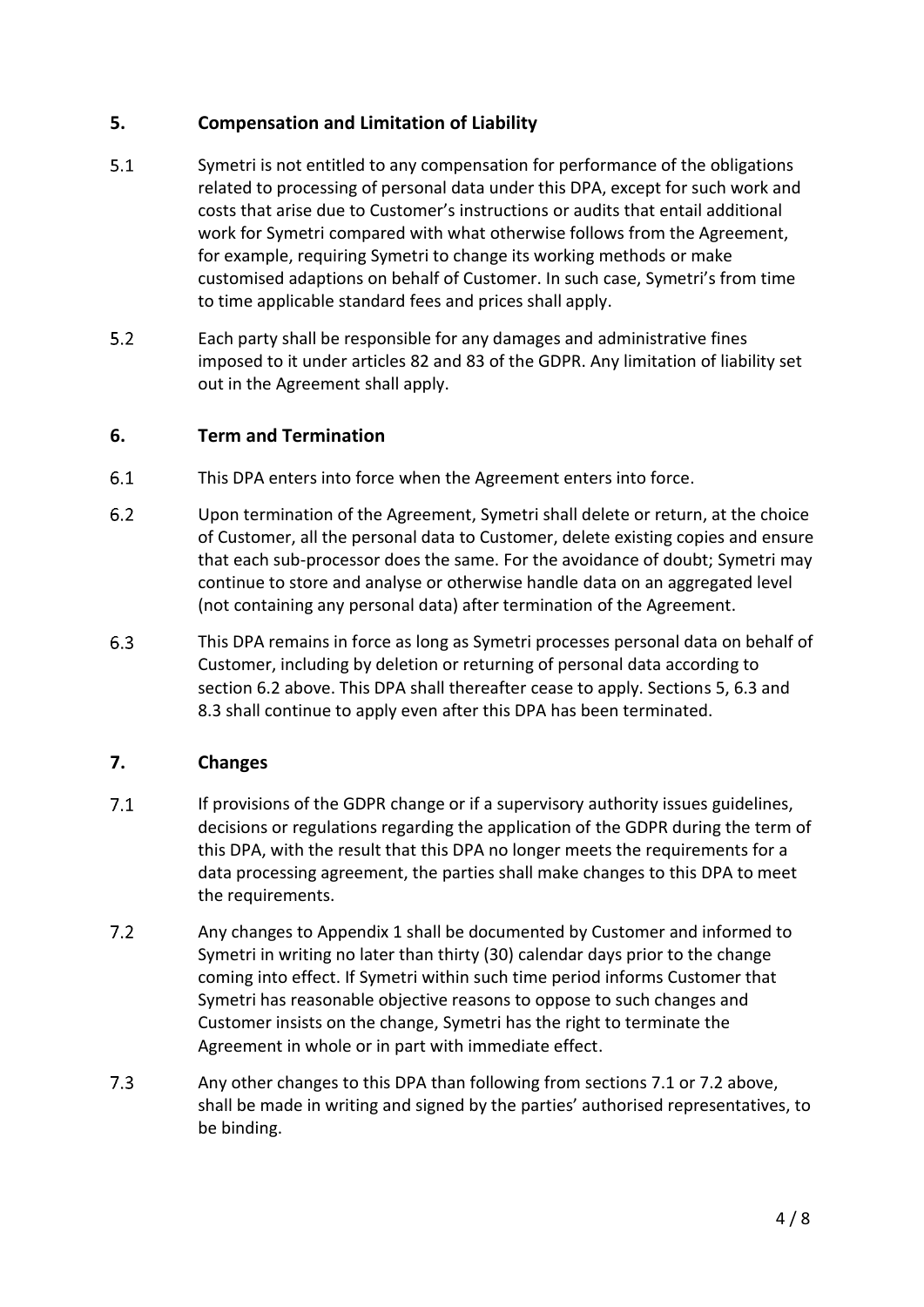#### **8. Miscellaneous**

- 8.1 In the event of deviating provisions between the Agreement and this DPA, the provisions of this DPA shall prevail with regard to processing of personal data and nothing in the Agreement shall be deemed to restrict or modify obligations set out in this DPA, notwithstanding anything to the contrary in the Agreement.
- $8.2$ This DPA supersedes and replaces all data processing agreements between the parties potentially existing prior to this DPA.
- <span id="page-4-0"></span>8.3 Swedish law, except its choice-of-law rules and principles appointing the law of another forum, shall apply to this DPA in all regards. Any dispute arising out of or in connection with this DPA shall be settled in accordance with the dispute resolution provision of the Agreement.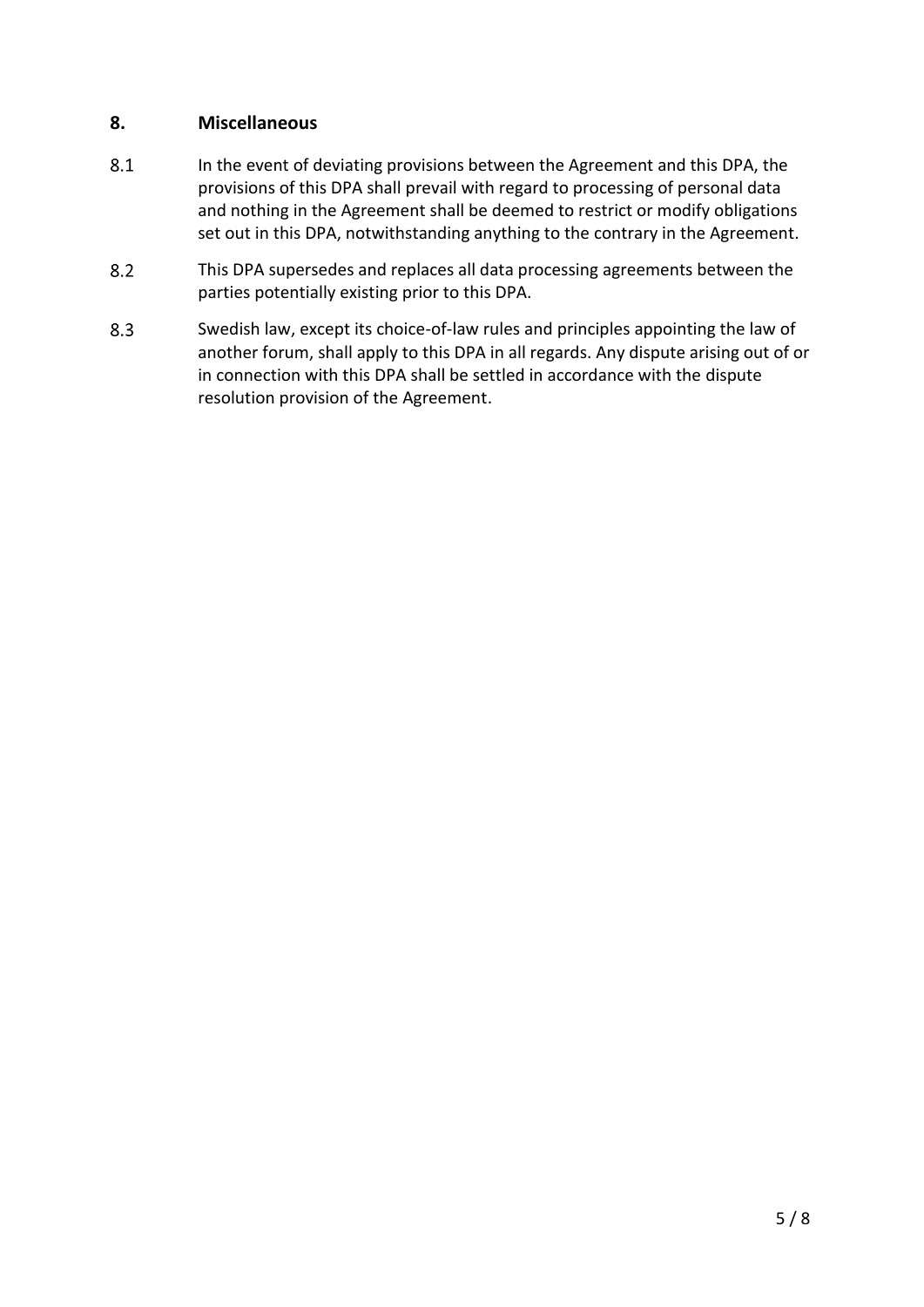# **APPENDIX 1A – INSTRUCTIONS ON PROCESSING OF PERSONAL DATA IN THE CONTEXT OF SYMETRI PRODUCTS**

| Symetri only processes personal data under the DPA for the<br>purpose of providing any and all products, licenses and services<br>provided by Symetri as well as fulfilling its obligations under the<br>Agreement in relation to providing the products, licenses and<br>services.                                                                                                                                                                                                                                                                                                                                                                                                                                                                              |
|------------------------------------------------------------------------------------------------------------------------------------------------------------------------------------------------------------------------------------------------------------------------------------------------------------------------------------------------------------------------------------------------------------------------------------------------------------------------------------------------------------------------------------------------------------------------------------------------------------------------------------------------------------------------------------------------------------------------------------------------------------------|
| Name, Initials, E-mail address, Computer name, IP address, Login<br>details or other types of personal data that Customer choses to<br>upload.                                                                                                                                                                                                                                                                                                                                                                                                                                                                                                                                                                                                                   |
| Customer's employees, contractors, engineering partners or other<br>partners, or any other category of data subject, which Customer<br>gives Symetri access to the service or choses to upload information<br>about when using the service.                                                                                                                                                                                                                                                                                                                                                                                                                                                                                                                      |
| The personal data processed under this DPA shall be deleted by<br>Symetri, when Customer informs Symetri that deletion shall be<br>made. Under no circumstances shall Symetri process the personal<br>data under this DPA for longer than immediately after having<br>Symetri has ended providing its services related to Symetri<br>Products.                                                                                                                                                                                                                                                                                                                                                                                                                   |
| Symetri processes the personal data in all manners necessary to<br>fulfill Customer's order of the products, licenses and services in<br>relation to storage of data, providing server and hosting services<br>and otherwise providing the products, licenses and services in<br>accordance with the Agreement. Specifically, Symetri processes<br>personal data as set forth in the following: Application installation,<br>configuration, customization, deployment, support and<br>troubleshooting.<br>Symetri also processes the personal data by disclosure to sub-<br>processors, where applicable, as well as by occasionally storing<br>personal data in Symetri's IT-environment where necessary for<br>fulfilling its obligations under the Agreement. |
|                                                                                                                                                                                                                                                                                                                                                                                                                                                                                                                                                                                                                                                                                                                                                                  |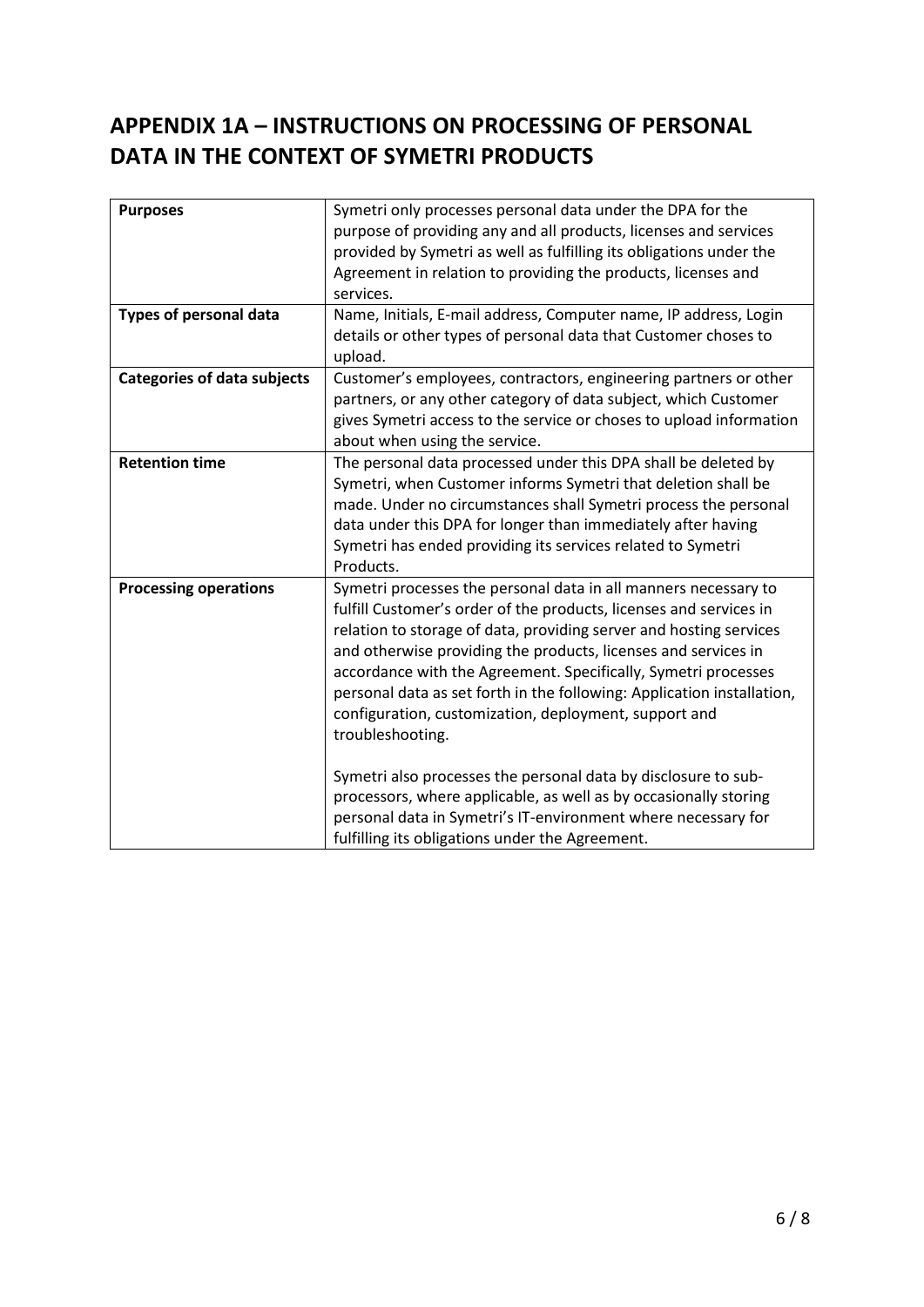# **APPENDIX 1B – INSTRUCTIONS ON PROCESSING OF PERSONAL DATA IN THE CONTEXT OF SYMETRI CONSULTANCY SERVICES**

| <b>Purposes</b>                    | Symetri only processes personal data under the DPA for the<br>purpose of providing any consultancy services provided by Symetri<br>as well as fulfilling its obligations under the Agreement in relation<br>to providing the consultancy services.                                  |
|------------------------------------|-------------------------------------------------------------------------------------------------------------------------------------------------------------------------------------------------------------------------------------------------------------------------------------|
| Types of personal data             | Name, Initials, E-mail address, Computer name, IP address, Login<br>details or other types of personal data that Customer choses to<br>upload.                                                                                                                                      |
| <b>Categories of data subjects</b> | Customer's employees, contractors, engineering partners or other<br>partners, or any other category of data subject, which Customer<br>gives Symetri access to the service or choses to upload information<br>about when using the service.                                         |
| <b>Retention time</b>              | Symetri shall in no case store any personal data on in its own IT-<br>environment and under no circumstances shall Symetri process the<br>personal data under this DPA for longer than what is necessary for<br>providing the consultancy services                                  |
| <b>Processing operations</b>       | Software programming, installation, configuration, deployment,<br>support, training and any other services in accordance with the<br>Agreement.<br>Symetri also processes the personal data by disclosure to sub-<br>processors, where applicable, and necessary for fulfilling its |
|                                    | obligations under the Agreement.                                                                                                                                                                                                                                                    |